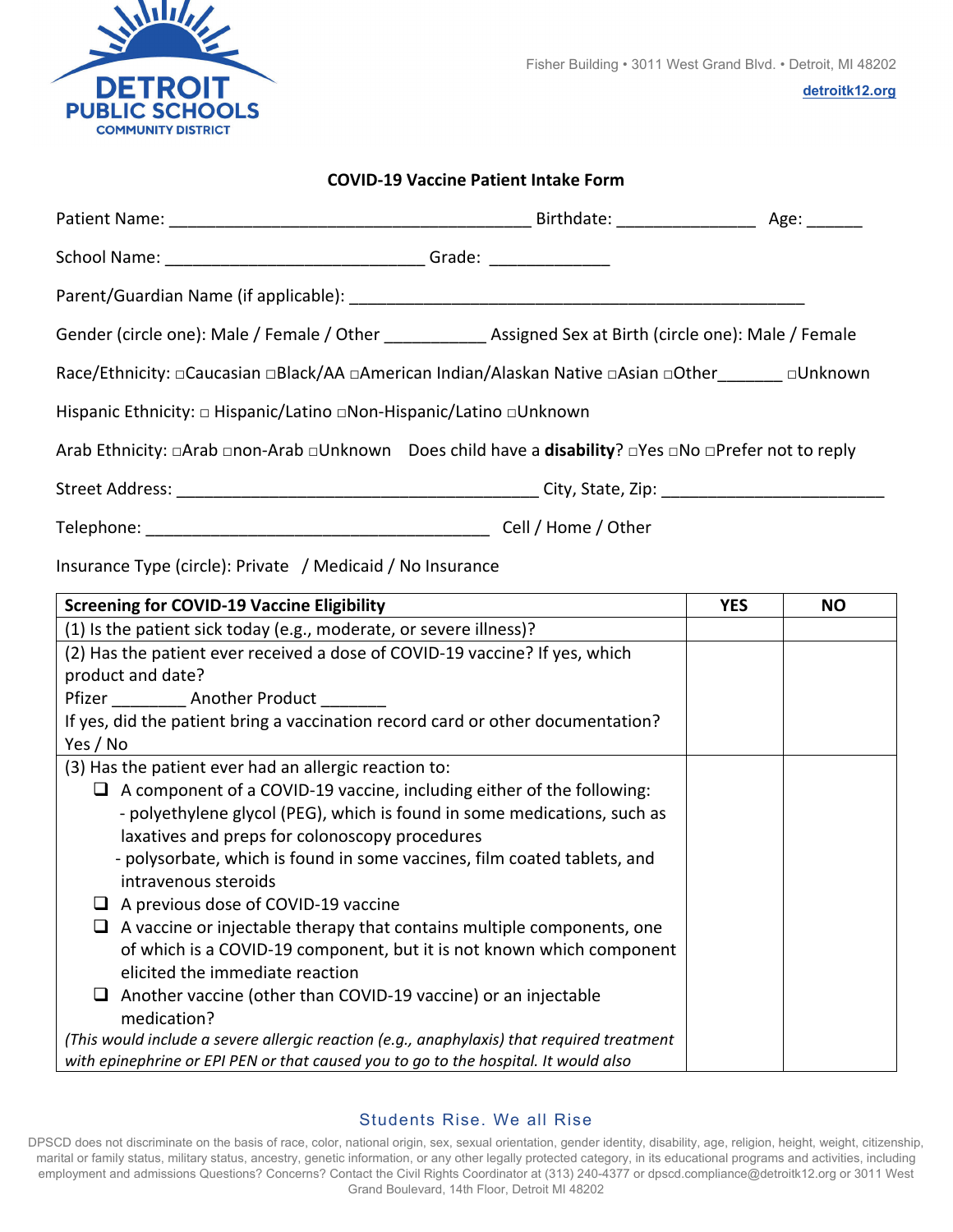

**detroitk12.org**

| <b>Patient Name:</b> | DOB: |  |
|----------------------|------|--|
|                      |      |  |

| include an allergic reaction that caused hives, swelling, or respiratory distress,<br>including wheezing.) |  |  |
|------------------------------------------------------------------------------------------------------------|--|--|
| (4) Has the patient ever had a severe allergic reaction (e.g., anaphylaxis) to                             |  |  |
| something other than a vaccine or injectable medication? This would include                                |  |  |
| food, pet, venom, environmental, or oral medication allergies.                                             |  |  |
| (5) Does the patient have a history of myocarditis (inflammation of the heart                              |  |  |
| muscle) or pericarditis (inflammation of the lining outside of the heart)?                                 |  |  |
| (6) Has the patient ever had COVID-19 and been treated with monoclonal                                     |  |  |
| antibodies or convalescent plasma?                                                                         |  |  |
| (7) Does the patient have a weakened immune system caused by something                                     |  |  |
| such as HIV infection or cancer? Or Does the patient take immunosuppressive                                |  |  |
| drugs or therapies?                                                                                        |  |  |
| (8) Does the patient have a bleeding disorder or take a blood thinner?                                     |  |  |
| (9) Is the patient pregnant or breastfeeding?                                                              |  |  |
| (10) Has the patient ever had Guillain-Barré Syndrome?                                                     |  |  |

Parent/Guardian (Please Print): \_\_\_\_\_\_\_\_\_\_\_\_\_\_\_\_\_\_\_\_\_\_\_\_\_\_\_\_\_\_\_\_\_\_\_\_\_

| Parent/Guardian Signature: | Date: |  |
|----------------------------|-------|--|
|                            |       |  |

## Students Rise. We all Rise

DPSCD does not discriminate on the basis of race, color, national origin, sex, sexual orientation, gender identity, disability, age, religion, height, weight, citizenship, marital or family status, military status, ancestry, genetic information, or any other legally protected category, in its educational programs and activities, including employment and admissions Questions? Concerns? Contact the Civil Rights Coordinator at (313) 240-4377 or dpscd.compliance@detroitk12.org or 3011 West Grand Boulevard, 14th Floor, Detroit MI 48202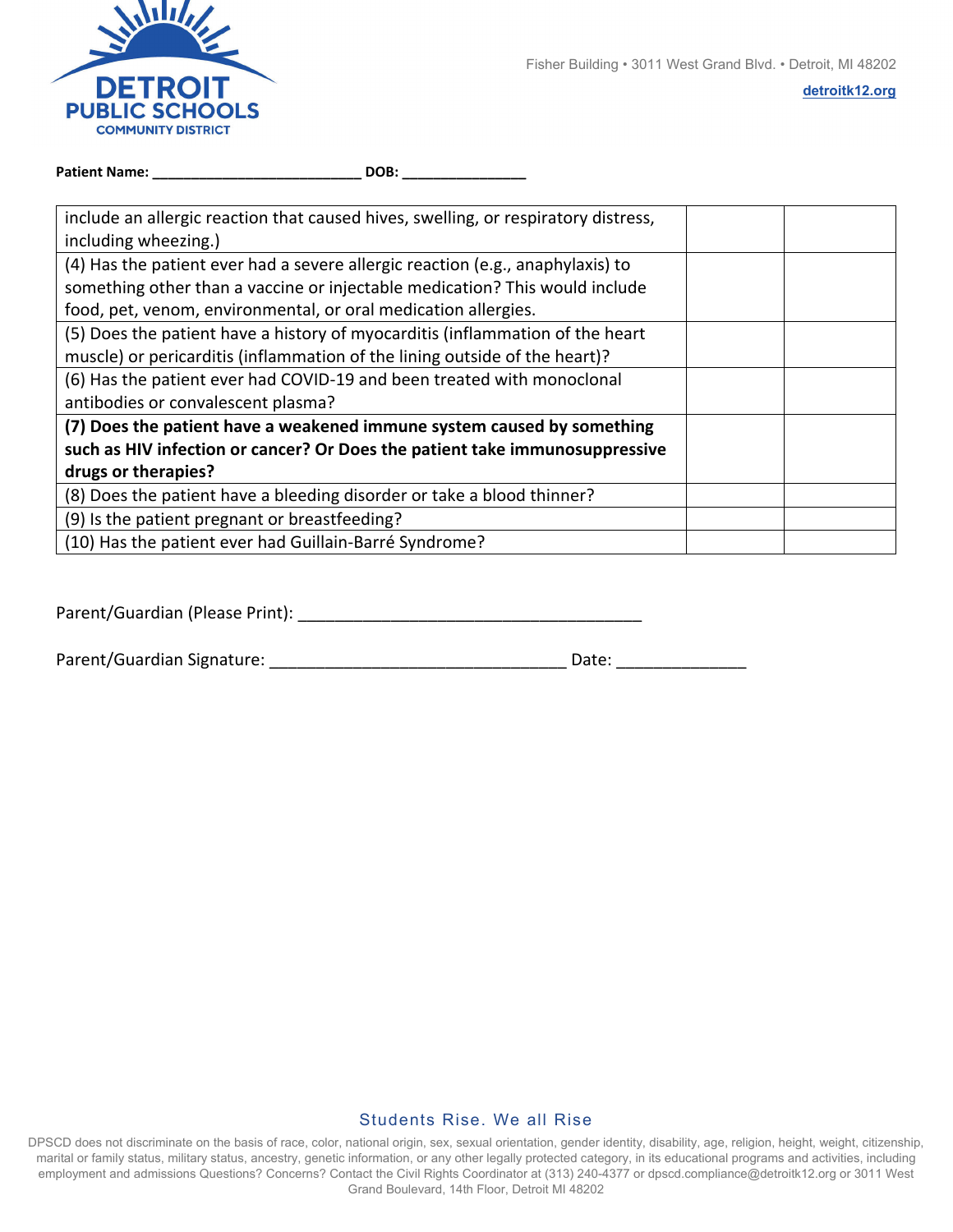

**Patient Name: \_\_\_\_\_\_\_\_\_\_\_\_\_\_\_\_\_\_\_\_\_\_\_\_\_\_\_ DOB: \_\_\_\_\_\_\_\_\_\_\_\_\_\_\_\_**

#### **HIPAA Acknowledgement and Informed Consent and Consent for COVID‐19 Vaccination**

## **HIPAA and Informed Consent**

- 1. I have received the COVID-19 Emergency Use Authorization Recipient and Caregiver Fact Sheet.
- **2.** I understand that the Detroit Public Schools Community District will enter my immunization status information into MCIR (Michigan Care Improvement Registry). The Emergency Use Authorization Fact Sheet reviews the ways in which Detroit Public Schools Community District may use and share my immunization information with MCIR.
- **3.** As allowed by law, I give permission for the Detroit Public Schools Community District to use and share my information for the purposes stated in the Emergency Use Authorization Fact Sheet. I understand that my personal health information will not be shared with or sold to third parties.
- **4.** I have the right to ask the Detroit Public Schools Community District to control the way my protected health information is used or shared to carry out treatment, payment, or healthcare operations. The Detroit Public Schools Community District does not have to agree.
- **5.** At all times, I have the right to cancel this Consent. If I want to **cancel,** I must submit a letter to or call the Detroit Public Schools Community District school in which the student is enrolled. Please follow this link (www.detroitk12.org) to find your school's contact information. The cancellation will be effective immediately when the letter is given to the Detroit Public Schools Community District, except if the Detroit Public Schools Community District has already taken action that uses the Consent.

## **Consent for COVID‐19 Vaccination**

I have read, or have had explained to me, the information contained in the Emergency Use Authorization Fact Sheet *for Recipients and Care Givers* **for the COVID‐19 vaccine (available online at www.michigan.gov/mdhhs), and** understand the risks and benefits of the vaccine. I have had a chance to ask questions that were answered to my satisfaction. I understand the risks and benefits of the vaccine requested and ask that the COVID-19 vaccine be given to me or to the person named above for whom I am authorized to make this request. I understand that a record of this immunization is required to be entered into MCIR (Michigan Care Improvement Registry) and will also be shared with other health care providers directly involved with the vaccinated person's care. This consent form authorizes the administration of multiple doses of a vaccine, if medically indicated. Combination vaccines will be used as available, unless contraindicated. This consent form will expire after the last vaccination is given in a vaccine series.

**I HAVE READ AND UNDERSTAND THIS INFORMATION. MY SIGNATURE VERIFIES THAT I HAVE RECEIVED A COVID‐19 VACCINE EMERGENCY USE AUTHORIZATION AND/OR A VACCINATION INFORMATION SHEET(S). I AM EITHER THE** PATIENT OR AM AUTHORIZED TO ACT ON BEHALE OF THE PATIENT TO SIGN THIS DOCUMENT VERIEVING CONSENT TO **THE ABOVE STATED TERMS.** 

Parent/Guardian Name (Please Print): \_\_\_\_\_\_\_\_\_\_\_\_\_\_\_\_\_\_\_\_\_\_\_\_\_\_\_\_\_\_\_\_\_\_\_\_\_\_\_\_\_\_\_

Parent/Guardian Signature: \_\_\_\_\_\_\_\_\_\_\_\_\_\_\_\_\_\_\_\_\_\_\_\_\_\_\_\_\_\_\_\_\_\_\_\_\_\_\_\_ Date: \_\_\_\_\_\_\_\_\_\_\_\_\_\_\_\_\_\_

# Students Rise. We all Rise

DPSCD does not discriminate on the basis of race, color, national origin, sex, sexual orientation, gender identity, disability, age, religion, height, weight, citizenship, marital or family status, military status, ancestry, genetic information, or any other legally protected category, in its educational programs and activities, including employment and admissions Questions? Concerns? Contact the Civil Rights Coordinator at (313) 240-4377 or dpscd.compliance@detroitk12.org or 3011 West Grand Boulevard, 14th Floor, Detroit MI 48202